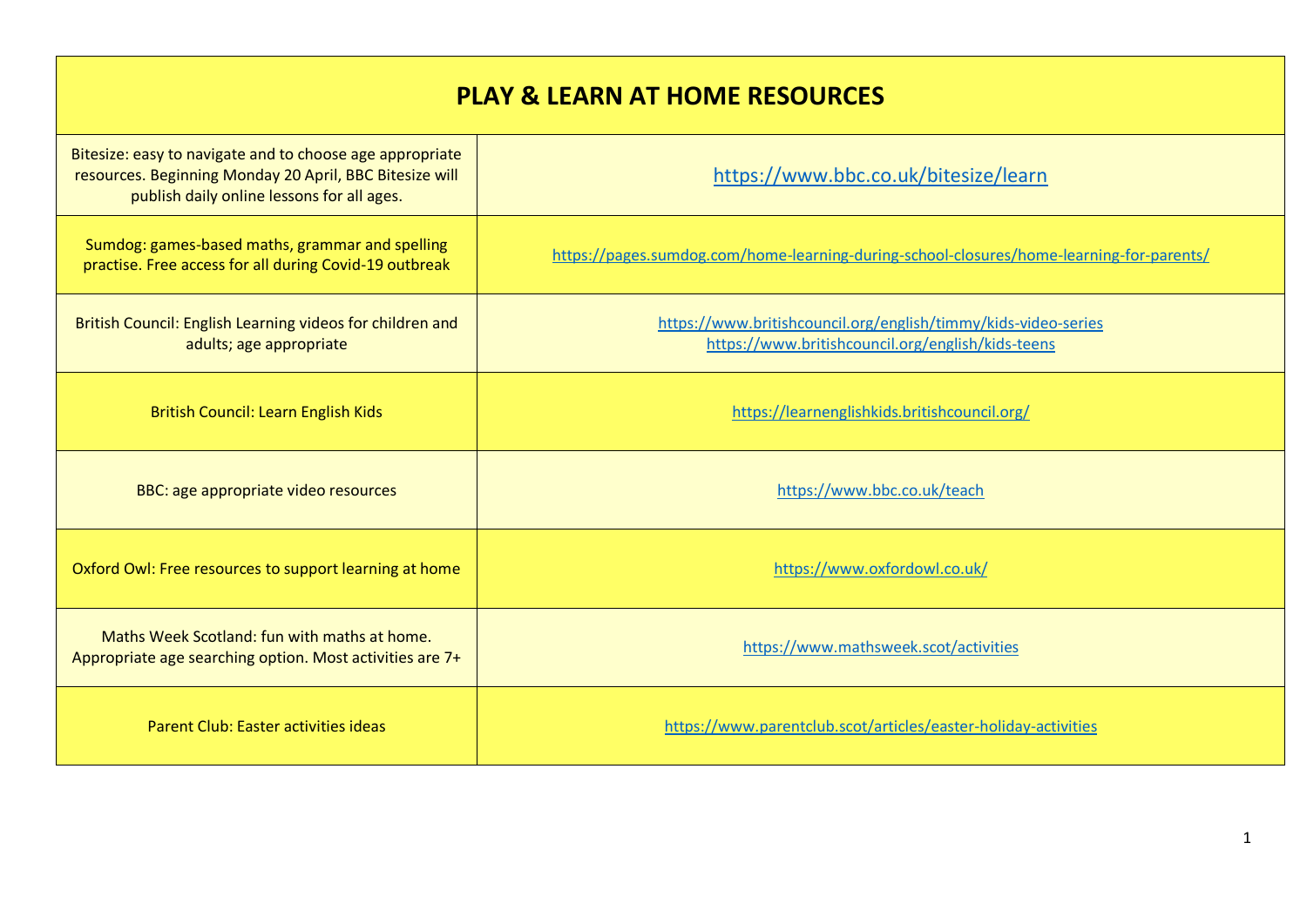| Parent Club: Age appropriate play ideas; easy to use<br>'select age' option                                                                                   | https://www.parentclub.scot/topics/play-learn                                                                                         |
|---------------------------------------------------------------------------------------------------------------------------------------------------------------|---------------------------------------------------------------------------------------------------------------------------------------|
| Parent Club: Family games to play indoors                                                                                                                     | https://www.parentclub.scot/articles/games-cure-cabin-fever                                                                           |
| Parent Club: Simple and easy-to-read list of tips for the<br>time at home during the outbreak                                                                 | https://www.parentclub.scot/articles/staying-at-home-with-children                                                                    |
| Parent Club: easy-to-read tips for learning at home                                                                                                           | https://www.parentclub.scot/articles/tips-for-learning-at-home                                                                        |
| Ydance (Scottish Youth Dance): Free weekly dance classes<br>for children; age appropriate                                                                     | https://ydance.org/participation/online-dance-classes/?dm i=7KA,6T7MS,1JABEL,R9T5T,1                                                  |
| Scottish Wildlife Trust Learning Zone: age and activity<br>type searching option                                                                              | https://scottishwildlifetrust.org.uk/things-to-do/learn/                                                                              |
| Scottish Book Trust: Resources & Bookbug app                                                                                                                  | https://www.scottishbooktrust.com/learning-resources<br>https://www.scottishbooktrust.com/reading-and-<br>stories/bookbug/bookbug-app |
| NASA for students: age appropriate ideas to play at home<br>and educational videos all about SPACE                                                            | https://www.nasa.gov/stem/forstudents/k-4/index.html                                                                                  |
| TEDEd: high-quality, interactive, free video-based lessons<br>for all levels from Elementary to University; special<br>edition of TED-Ed@Home during pandemic | https://ed.ted.com/                                                                                                                   |